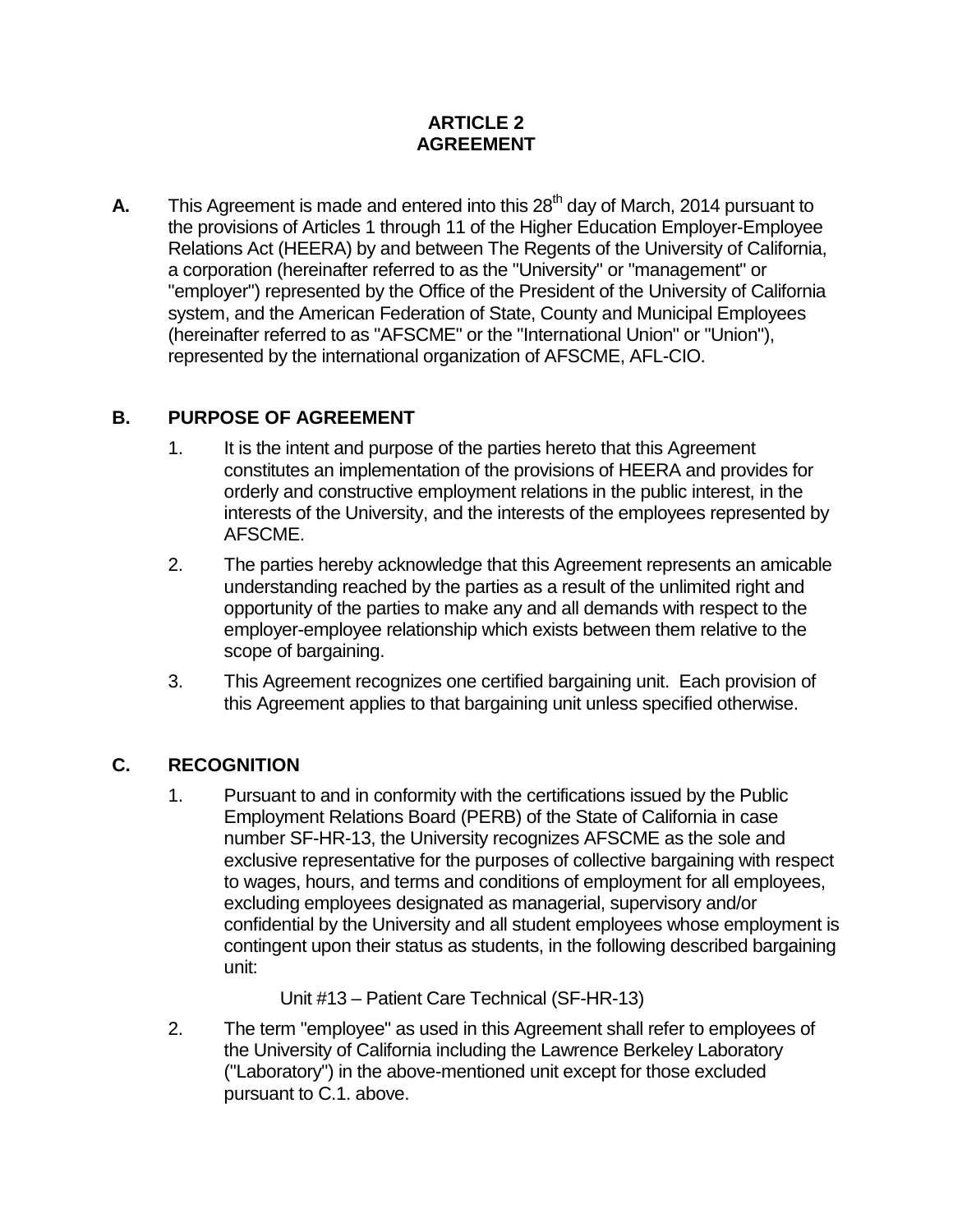3. The classes and title codes included in Unit 13 are listed in Appendices A.

#### 4. **Meetings With Other Groups**

- a. The parties acknowledge that it is the policy of the State of California to encourage the pursuit of excellence in teaching, research and learning through the free exchange of ideas among the faculty, students and staff of the University of California. To this end, the parties, while recognizing AFSCME as an exclusive bargaining agent, acknowledge the right of the University to meet for purposes of information and idea exchange, with committees, councils, groups, caucuses and ad hoc organizations when the subject matter of such meetings is not limited to the occupational community of interests of the bargaining unit covered by this Agreement.
- b. Participants in such meetings shall not be deemed to be meeting under the auspices of HEERA, nor shall such participants be required to adhere to the obligations and responsibilities enumerated under HEERA. Further, the result of such meetings shall in no way require or allow the University on its own action to change or alter the provisions of this Agreement.

### **D. WAIVER OF UNIT MODIFICATION AND RECLASSIFICATION OF EXCLUDED POSITIONS**

The job titles and positions excluded from the unit by the parties' stipulations of March, 1983 and by PERB's Directed Election Order of April, 1983 shall be conclusively deemed to be managerial, supervisory, or confidential, or any indicated combination thereof, as shown on the list appended to said stipulation, and AFSCME expressly waives for the duration of this Agreement any right it may have to seek to include any such title or stipulation by unit modification. AFSCME recognizes that the University has the exclusive right to establish new title codes and titles for any such excluded position or title. The University shall advise AFSCME of any such new title. In the event the University elects not to establish a new title for some or all excluded positions currently classified in included titles, the University shall, during the term of this Agreement, provide the Union with a list by location of the excluded positions which remain within included titles and the incumbents at that time, if any. The failure to include an excluded position on any such list shall not be evidence that the position should be included in any unit.

# **E. RECLASSIFICATION FROM UNIT TO NON-UNIT POSITIONS**

In the event the University determines that a position should be reclassified or designated for exclusion with the result that the position would be removed from the unit, it shall notify the Union in writing. If the Union believes that the reclassification or designation violates this Agreement, it shall notify the University within 30 calendar days of receipt of the University's notice that it wishes to challenge the matter through expedited arbitration. Subsequent to the Union's notice but prior to selection of an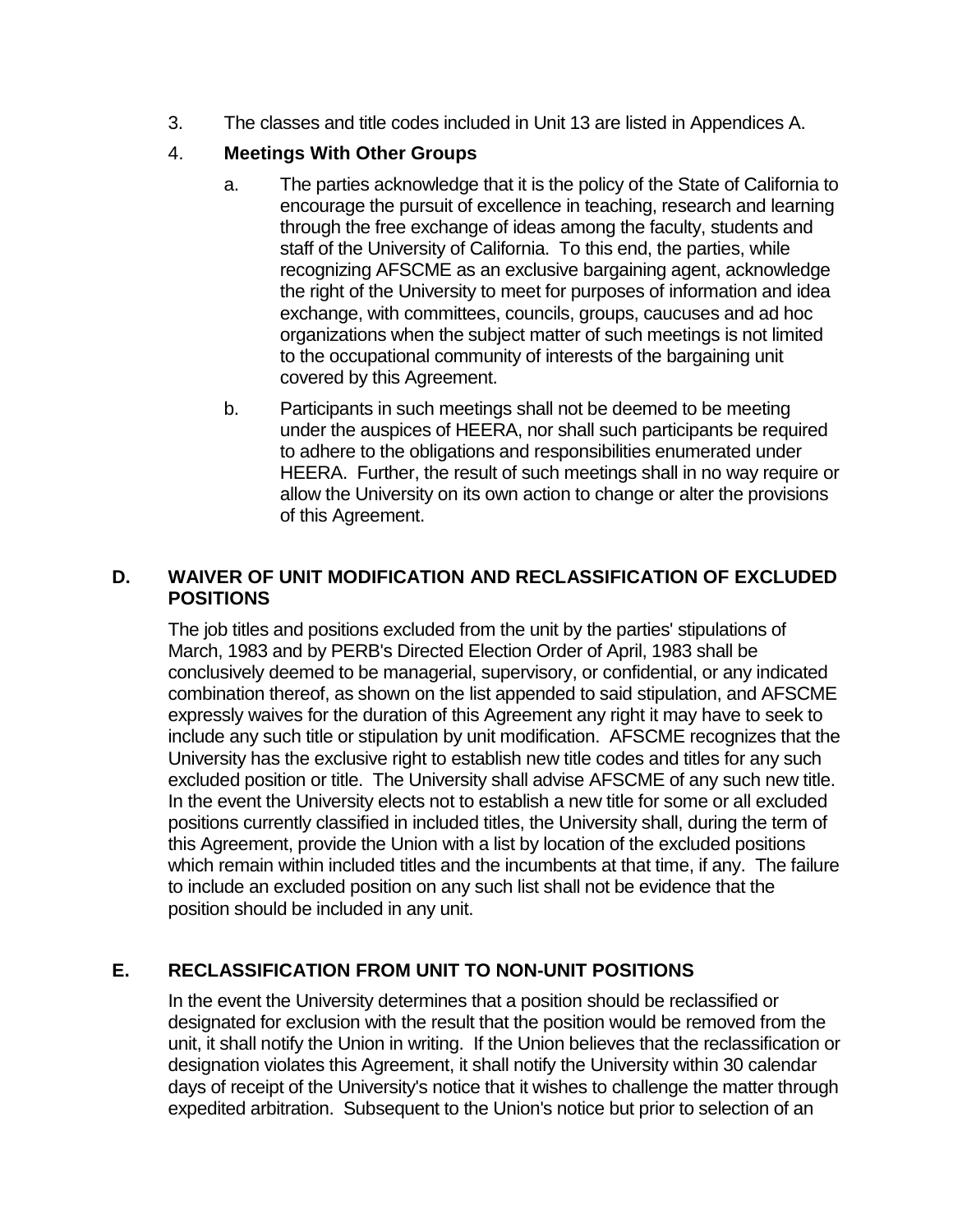arbitrator, the University shall arrange a meeting to include the employee whose job is in question, a Union representative, and a University representative to review the contents of the employee's job.

# **F. EXPEDITED ARBITRATION**

1. **Exclusive Process –** The procedure described herein shall be the sole, exclusive procedure for resolving disputes arising under Sections D and E above**.**

#### 2. **Selection of Arbitrator and Scheduling of Hearing**

- a. Within five working days of the Union's notice to the University, the arbitrator shall be selected by mutual agreement or by the alternate striking of names.
- b. The hearing shall be held within two weeks of the arbitrator's selection or, if that is not possible, on the arbitrator's first available date thereafter; provided that if the arbitrator has no available date within four weeks, another arbitrator shall be selected.

# 3. **Pre-hearing Submission and Conduct of the Hearing**

- a. Unless the parties mutually agree to the contrary, each party shall have up to two hours to present its case, but may reserve up to onehalf hour of such time to respond to the other party's presentation. The presentation may be made by way of statement by the party's representative, presentation of witnesses or both, but the hearing shall be informal and rules of evidence shall not apply. No transcript or recording shall be kept.
- b. Following the presentations by the parties, up to two hours may be spent in an on-site review of the position or positions in question during which either party or the arbitrator may ask the employee or employees questions about the responsibilities of the position or positions.
- c. The burden of proof and proceeding in this expedited arbitration procedure shall be that of AFSCME.

# 4. **Decision and Precedence**

- a. The arbitrator shall issue a written award within three working days after the close of the hearing. During this period, the arbitrator may convene the parties for up to an additional two hours if the arbitrator wishes to raise additional questions.
- b. The award shall not include a written opinion and, unless the parties mutually agree to the contrary, shall answer only the issue of whether the job or classification in question should be placed within the bargaining unit. It shall be final and binding but shall not be used as a precedent in any other case.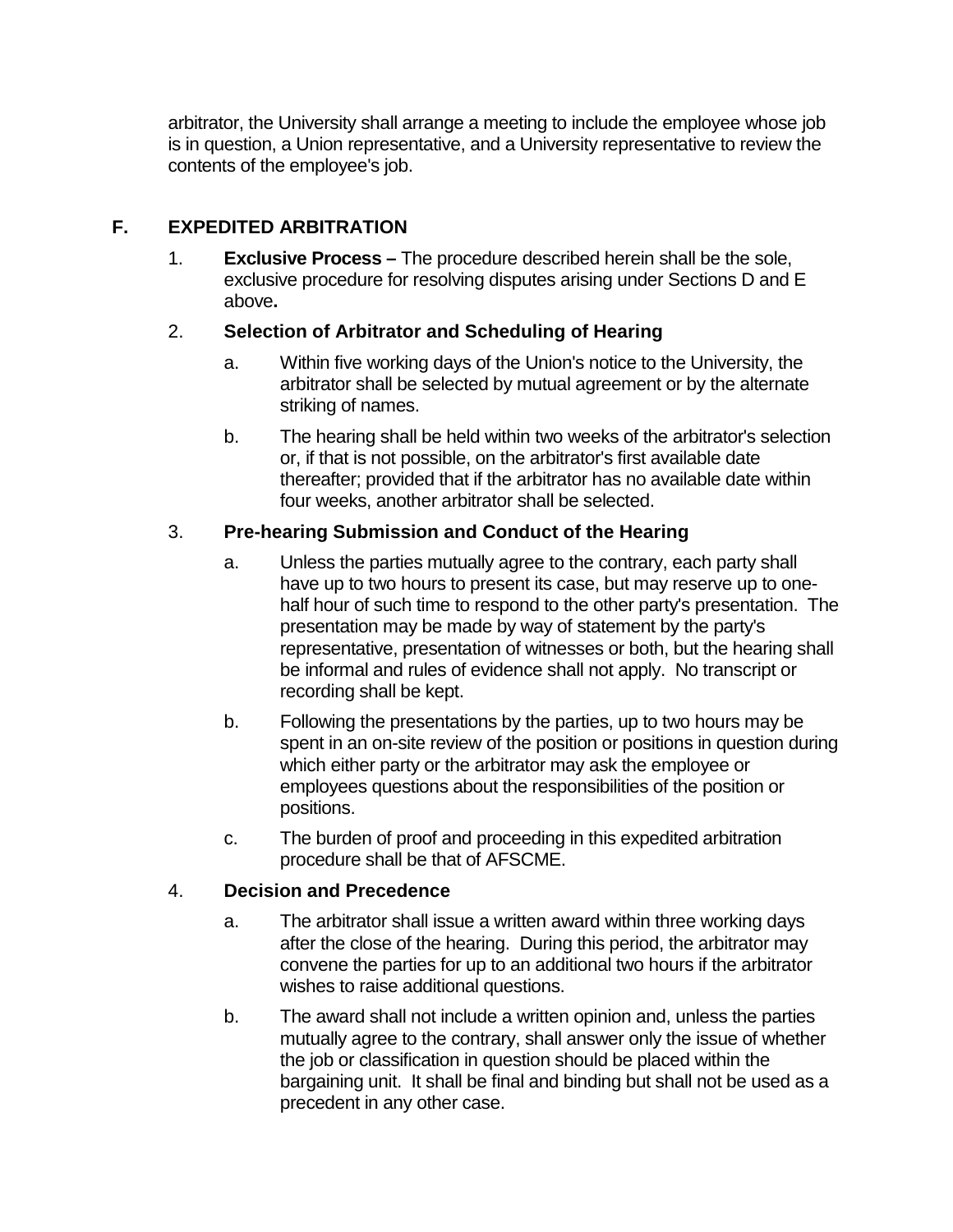- 5. **Standards** Included in the standards to be used by the arbitrator in reaching his/her decision shall be the following:
	- a. All managerial, supervisory, and confidential employees as defined by the Higher Education Employer-Employee Relations Act are excluded. Employees who hold any managerial, supervisory, or confidential appointment, regardless of the percentage of time worked in such appointment, are excluded.
	- b. All University student employees whose employment is contingent upon their status as students are excluded.
	- c. All employees whose employment is principally outside of the State of California are excluded.
- 6. **Costs –** The fee and expenses of the arbitrator shall be shared equally by the parties.
- 7. With the exception of Section G. below, the expedited arbitration procedure referenced herein shall be the sole and exclusive procedure through which the parties shall resolve disputes between them as to the inclusion or exclusion of employees in or from the bargaining unit. This procedure shall be used after discussions between the parties have failed to achieve resolution of such matters.

### **G. NEW CLASSES**

- 1. When the University creates a new class and title within the occupational subgroups (OSG) included in this bargaining unit, the University shall mail a notice to the Union of the bargaining unit assignment, if any, of such class. The Union shall have 30 calendar days after mailing of such notice to contest the University's assignment. If the Union contests the assignment, the University and the Union shall meet and confer in an effort to reach agreement on the bargaining unit assignment for the class.
- 2. If the parties are unable to reach agreement, the dispute shall be submitted to PERB pursuant to Regulation 32781(a)(2) for resolution. If the Union does not contest the bargaining unit assignment within the 30 calendar day notice period, the unit assignment of the new class shall be deemed agreeable to the parties and PERB shall be so advised. Bargaining unit assignments made by the University which are contested by the Union shall remain as originally assigned by the University until such time as the parties are in mutual agreement as to a different assignment or, if such assignment is referred to PERB within the appeal period stated above, until resolution of the matter by PERB.
- 3. If the inclusion of a new class within the bargaining unit covered by this Agreement is agreed to by the parties or found appropriate by PERB, the University shall assign a pay rate to the class.